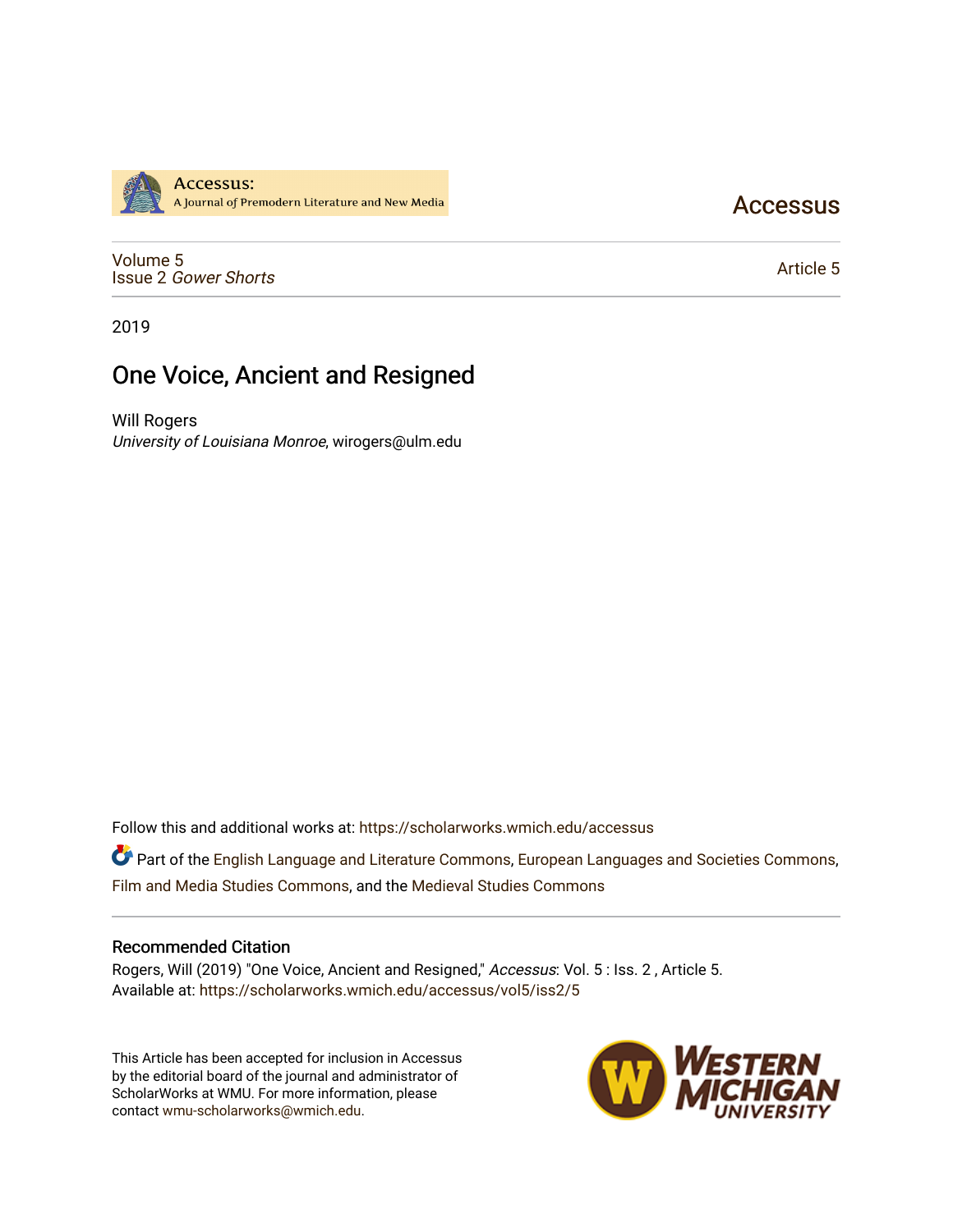# One Voice, Ancient and Resigned

### Acknowledgments

My many thanks to Tommy and Mary Barham for their continuing support that makes this research possible.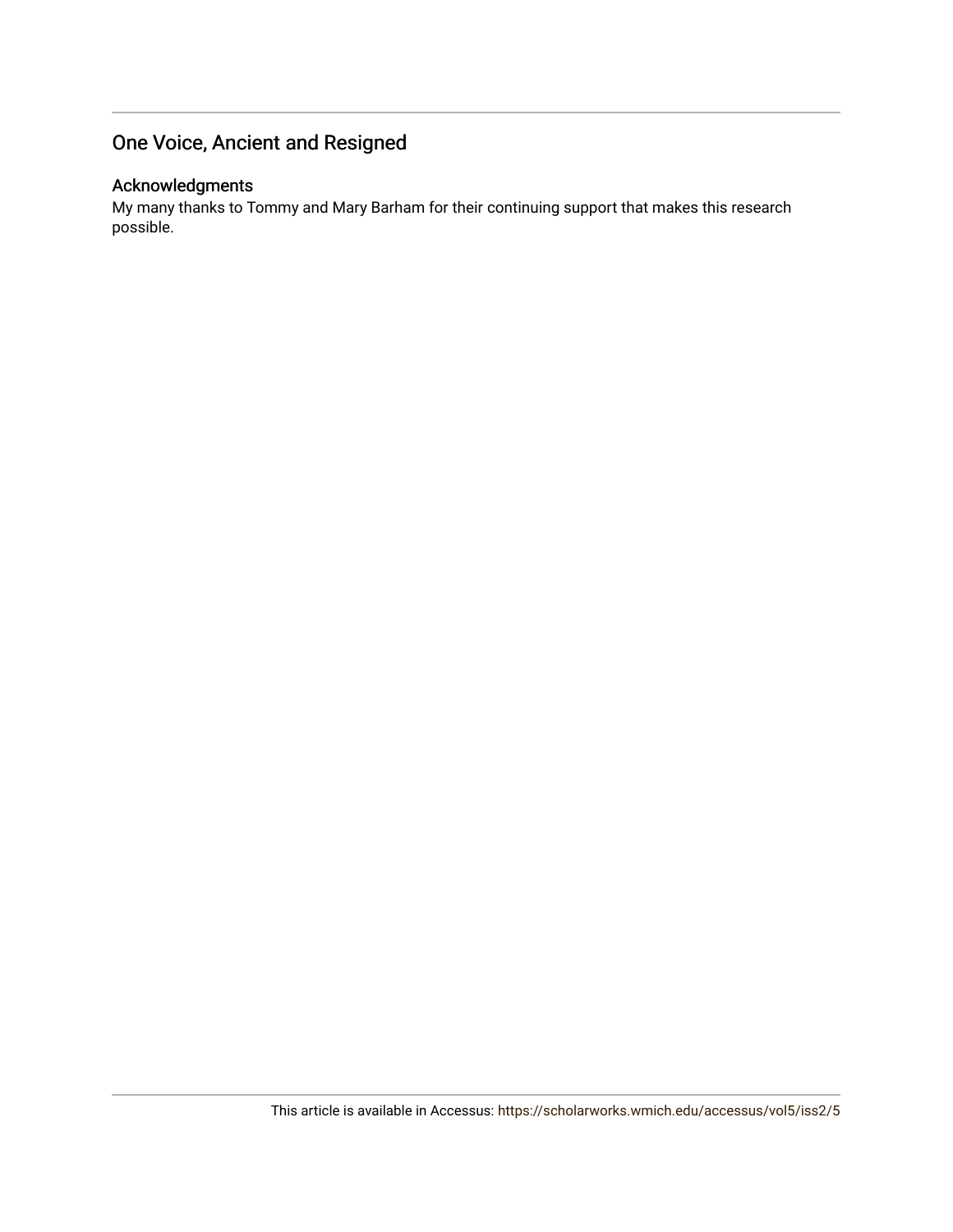## **One Voice, Ancient and Resigned**

But old men all look alike. Their voices are as shaky as their limbs, their heads without hair, their noses driveling as in childhood. Their bread, poor wretches, has to be munched by toothless gums.

> Una senum facies, cum voce trementia membra et iam leve caput madidique infantia nasi, frangendus misero gingiva panis inermi.<sup>1</sup>

The literature that describes the old body is seemingly without end in medieval England, with various source texts from classical and medieval authorities, from Cicero, Juvenal, and Seneca to Roger Bacon and various anonymously authored texts depicting the pains and pleasures of the old body.<sup>2</sup> And this subject is one that consumes Gower and his poetry, appearing in works in all three languages in which he worked. In particular, the so-called Minor Latin works and the *Confessio Amantis* seem to flesh out fully the contours of a textualized old body for Gower, a kind of old persona, one that stresses the connection between wisdom, experience, and age.<sup>3</sup> In his study of old age and these poems, R. F. Yeager has noted that this textualized old body touches on our modern imagination of the poet:

<sup>&</sup>lt;sup>1</sup> Juvenal, *Satire X* in *Juvenal and Persius*, ed. and trans. G.G. Ramsey (London: William Heinemann, 1918), 1920221, here 208-209.

<sup>2</sup> A small sampling of this literature would necessarily include Cicero's *De Senectute*; Juvenal's *Satire X*; and selected epistles by Seneca. The body of secondary literature that treats medieval depictions and theories is likewise rich. See for example Shulamith Shahar's *Growing Old in the Middle Ages: Winter Clothes Us in Shadow and Pain*, trans. Yael Lotan (London: Routledge, 1997) and Pat Thane, *A History of Old Age* (Oxford: Oxford University Press, 2005).

<sup>&</sup>lt;sup>3</sup> For instance, see Candace Barrington, "The Trentham Manuscript as Broken Prosthesis: Wholeness and Disability in Lancastrian England," *Accessus*: 1:1 (2013): Article 4, <https://scholarworks.wmich.edu/cgi/viewcontent.cgi?article=1004&context=accessus> and her discussion of Gower's blindness and his later works. While not linked specifically to old age, Barrington's mapping of disability and its prosthetic treatment in the Trentham Manuscript and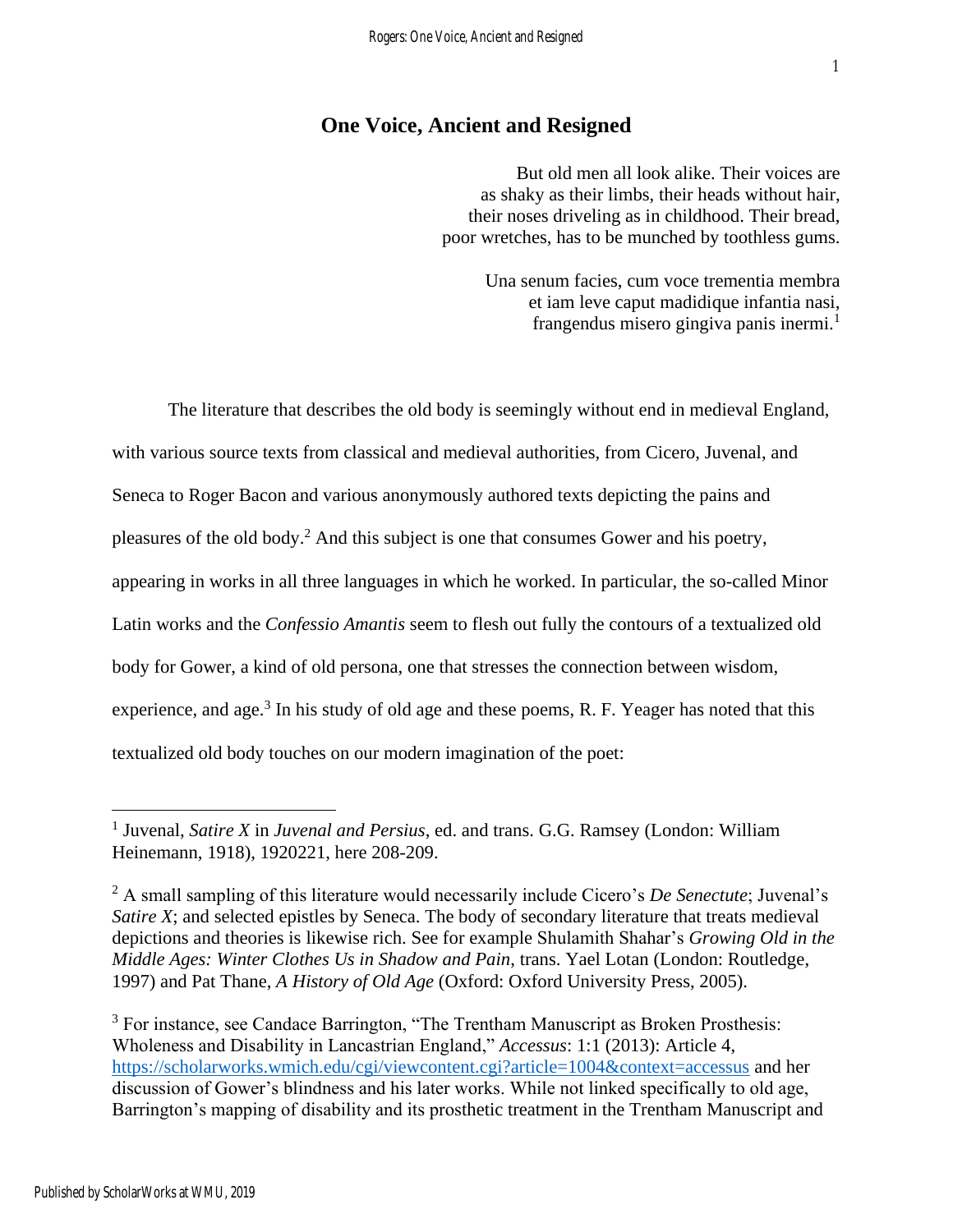On those many occasions (surely!) when we close our eyes and call up John Gower, the image that I wager we conjure most often is of an elderly, bearded man in a long robe. Depending on our degree of familiarity with the realia of Gower scholarship, that robe might be blue and the beard medium-length, forked, and salt-and-pepper (as "he" appears, along with beehive hat and longbow, in London, British Library MS Cotton Tiberius A.iv.fol. 9v); or, alternatively, the gown might be red and gold, and the beard shorter, a rounded Van Dyke, thick and lustrous black (as presently on his tomb effigy, in Southwark Cathedral); or the gown is wholly red and the beard white, long, and unshaven from ear to scraggly end near mid-chest (Oxford, Bodleian Library MS Bodley 902, fol. 8r). Or perhaps, if one is a true aficionado, Gower appears (as he does in a tiny miniature in London, British Library, MS Additional 42131, fol. 209v), naked from the collarbone up, bald on top but with shoulder-length, wavy white hair below, bushy white eyebrows and a white beard, grizzled and forked, that extends from earlobe to what would have been four or five inches below his chin if blown up to scale.<sup>4</sup>

That the modern imagination, even supplemented by medieval images of Gower young and old, mostly imagines him old is telling; while Yeager notes that evidence of illustrations of younger

the later Latin verses discusses the effect of Gower's blindness on his writing, which both the poet and other critics connect to his advanced age. David R. Carlson's treatment of the endings of the *Cronica Tripertita* begins by noting links between Gower's blindness and his age in the context of revision of his later texts. See "Gower on Henry IV's Rule: The Endings of the *Cronica Tripertita* and Its Texts," *Traditio* 62 (2007): 207-36.

<sup>4</sup> R. F. Yeager, "Gower in Winter: Last Poems," in *The Medieval Python: The Purposive and Provocative Work of Terry Jones*, ed. R.F. Yeager and Toshiyuki Takamiya (New York: Palgrave Macmillan, 2012), 87-103 (87).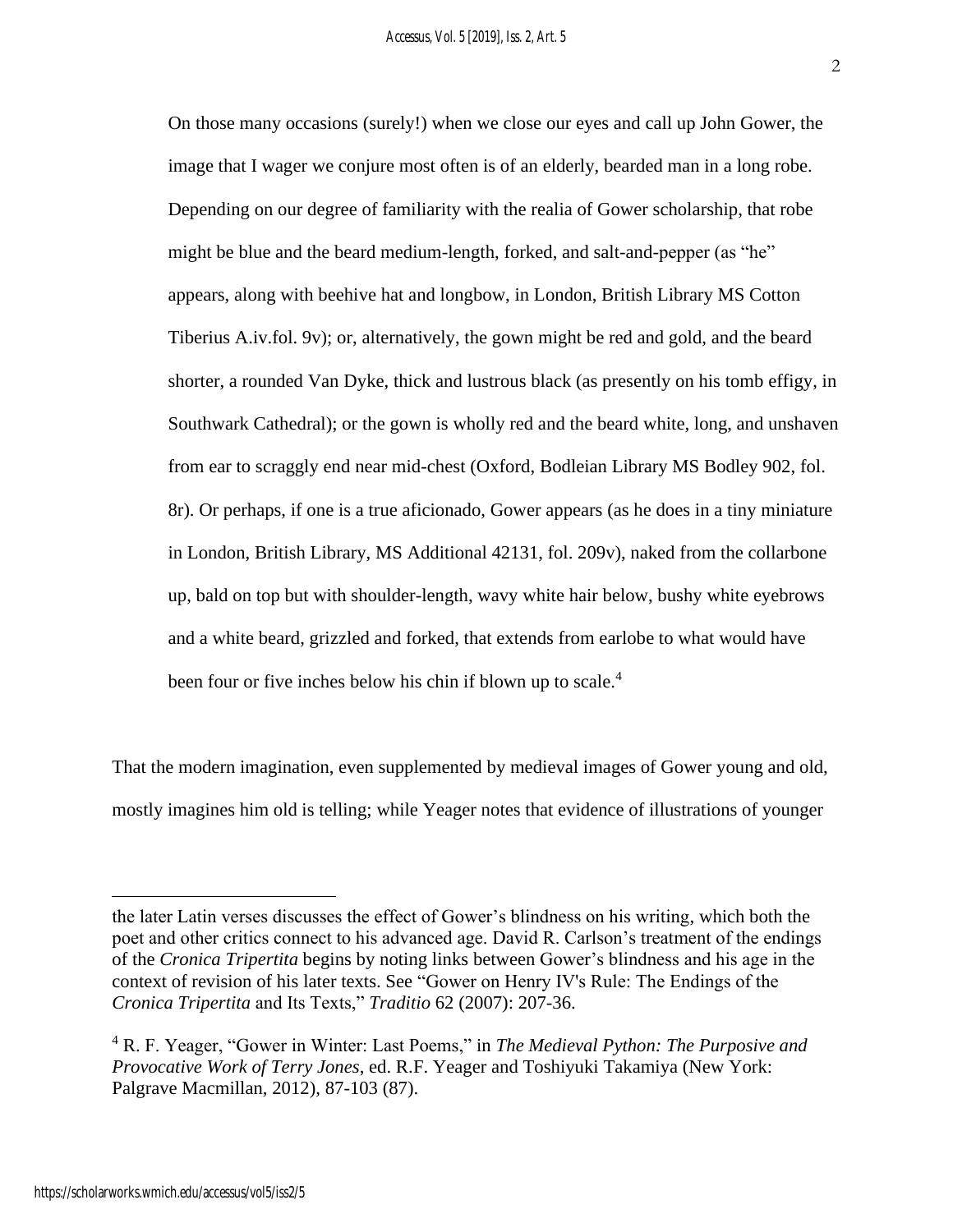Gower exists, with the burial effigy looming large, Gower and Amans, the dual character of Gower's *Confessio Amantis* largely appear as old men.<sup>5</sup> Indeed, as the quotation above shows, Gower's old age has consumed readings of his works, in part because he seems consumed by his own old age, which is expressed across his works, in Latin, Middle English, and French. His sight or lack thereof, the physical depictions of young and old Gower—in manuscripts, in his tomb, in his poetry, all these have been the focus of recent work by—to name a few—David Carlson, Jonathan Hsy, Matthew Irvin, and Eve Salisbury. <sup>6</sup> But I am interested in something a bit different and a bit more difficult to visualize—what does elderly Gower *sound* like? Unlike these images and effigies, nothing survives of direct auditory evidence but Gower's poetic voice remains and is often an old one.

One point I would make early on in this paper is that Gower's old age is both young and old in the *Confessio*—that is whatever poetic sounds we might tie to Gower as part of an old persona are voiced primarily at the beginning and end of his Middle English work. In between, the quality and tenor of that old voice is somewhat lost, which seems to add to the surprise of Amans' unveiling of his age.<sup>7</sup> And, like the physical descriptions of his body and the physical

5 Ibid., 88.

<sup>&</sup>lt;sup>6</sup> The following are instructive of the range of theories and interpretations of Gower's age: Jonathan Hsy, "Blind Advocacy: Blind Readers, Disability Theory, and Accessing John Gower,"*Accessus*: 1:1 (2013): Article 2

<https://scholarworks.wmich.edu/cgi/viewcontent.cgi?article=1001&context=accessus> Matthew Irvin, *The Poetic Voices of John Gower: Politics and Personae in the* Confessio Amantis (Cambridge, UK: D. S. Brewer, 2013); and Eve Salisbury, "Promiscuous Contexts: Gower's Wife, Prostitution, and the *Confessio Amantis*," in *John Gower: Manuscripts, Readers, Contexts*," ed. Malte Urban (Turnhout: Brepols, 2009): 219-40. A foundational text for thinking through Gower's age is J. A. Burrow's "The Portrayal of Amans in *Confessio Amantis*," *Gower's*  Confessio Amantis: *Responses and Reassessments* (Cambridge, UK: D. S. Brewer, 1983), 5-24.

<sup>&</sup>lt;sup>7</sup> See Burrow, "Portrayal" (footnote 5), and Helen Cooper, "Gower and Mortality: The Ends of Storytelling," *John Gower: Others and the Self*, ed. Russell A. Peck and R. F. Yeager (Cambridge: D.S. Brewer, 2017), 91-107.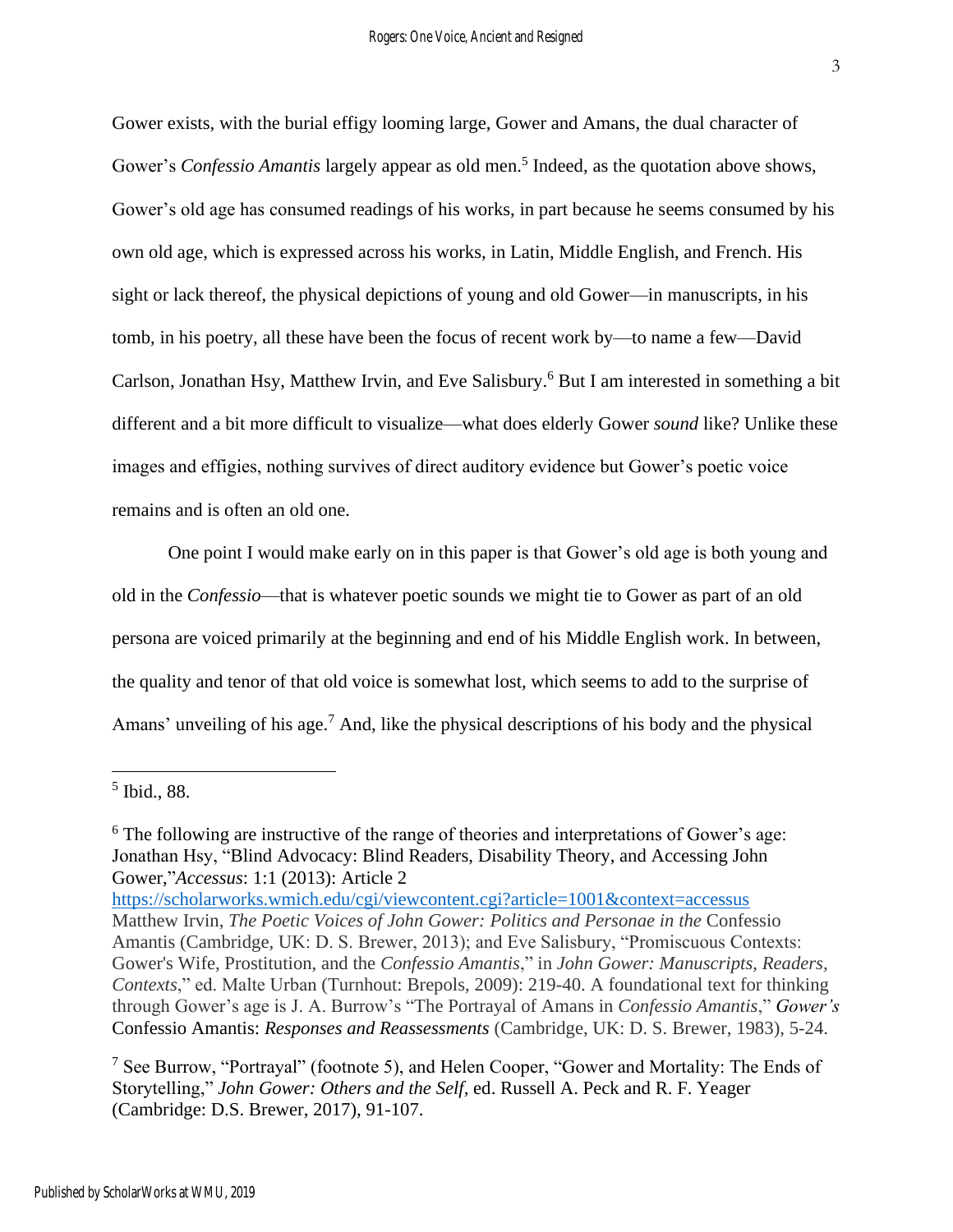depictions of that body, a good deal of caution is necessary for thinking about this old voice. So, in many ways I'm interested in what Gower seems to imagine old people sound like, and how this old voice, a kind of vocal articulation of the *puer senex* operates in opposition to some of the youthful voices in late fourteenth-century England.

To begin, I want to voice one last thing that I will not cover in this short paper. This is not a sound studies paper—and, while I am grateful for the recent work by medievalists and others interested in historical sound, I am less interested in the actual theories of sound, voice, and articulation than the way in which this voice might be heard or interpreted. In particular, what interests me for Gower's old voice is the rhetorical positioning of that voice as *old*. In other words, what does a poetic rendering of old age sound like in Gower? As a result, I pay attention to various other sources and contemporary works that dramatize how the aging voice is heard and what age does to the voice. Although there is little extant medical evidence of the effects of age on the voice, much has been written in recent decades describing such effects, and I make use of some of this information where appropriate. Finally, a note about the genesis of this work, which helps to explain the interest I have in understanding the formal qualities of an old poetic voice. This paper was inspired by *Staves and Stanzas: Writing Old Age in Late Medieval England*, a book project of mine that treats how old age is depicted as a political, rhetorical, and social phenomenon in late medieval Latin and English works, and these are the questions that guide this discussion of Gower's old voice. His own autobiographical sketch points to a loss of sight as he grows old, and his voice necessarily likely became more important. So, how can Gower's aging voice be reconstructed? I suggest that Gower's old voice can actually be heard in the Latin lyrics and the "Praise of Peace." By examining both the material that Gower describes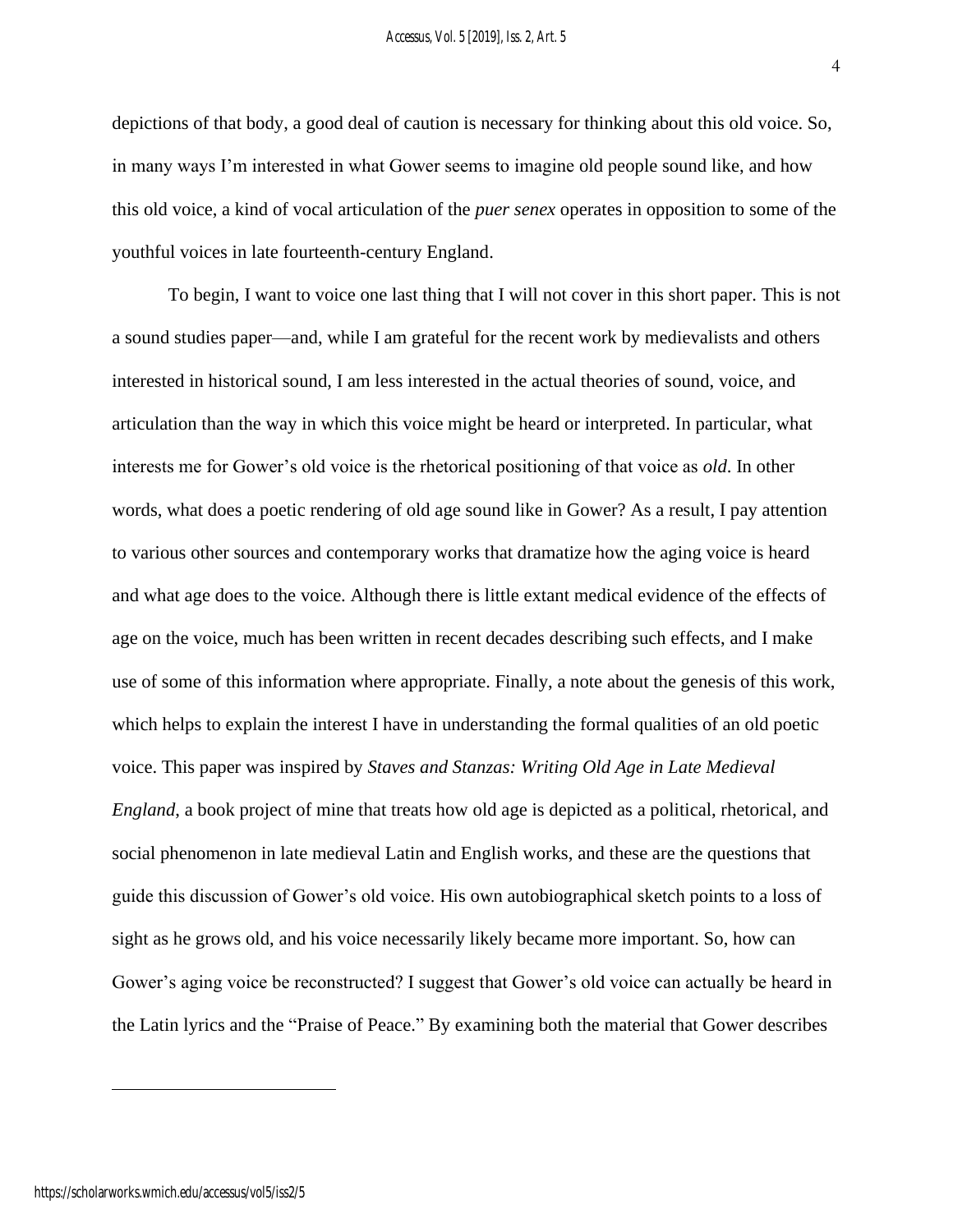and uses in these later poems and the diction he uses, it is possible, I argue, to track how this poetic voice has lost bodily strength but has gained a magnificent "resonance," one that matches Cicero's Cato, a point in Cicero's text I return to.

Without recordings or other evidence, much is lost in discussions of medieval voices and voicing. That being said, there is a wealth of information from late medieval texts—and their classical forbears—about the conditions of old age and much of this aligns with current medical knowledge of the old body, mind, and voice. Indeed, a modern view of the aging voice is supplied below:

> When we age, not only our aches and pains worsen, our skin wrinkles, teeth fall out, and our hair disappears, voices show sign of age as well. Few of us just think about how important it is until it stops functioning properly. In advanced age, we loose [sic] some of the fine coordination that we had in younger years, we loose [sic] muscle mass, our mucous membranes become thin and dry. Aging affect [sic] two main aspects of vocal fold anatomy and function. First, much like muscles elsewhere in the body, muscles of the vocal fold loses bulk (atrophy). Second, the flexible tissues which are responsible for vocal fold vibration during voicing (i.e. superficial lamina propria) become thinner, stiffer and less pliable. Together these changes sometimes results [sic] in voice which is percieved [sic] as sounding 'old'.<sup>8</sup>

<sup>8</sup> Kamrul Hassan Tarafder, Pran Gopal Datta, and Ahmed Tariq, "The Aging Voice," *Bangabandhu Sheikh Mujib Medical University Journal* 5:1 (2012):83-86 (83).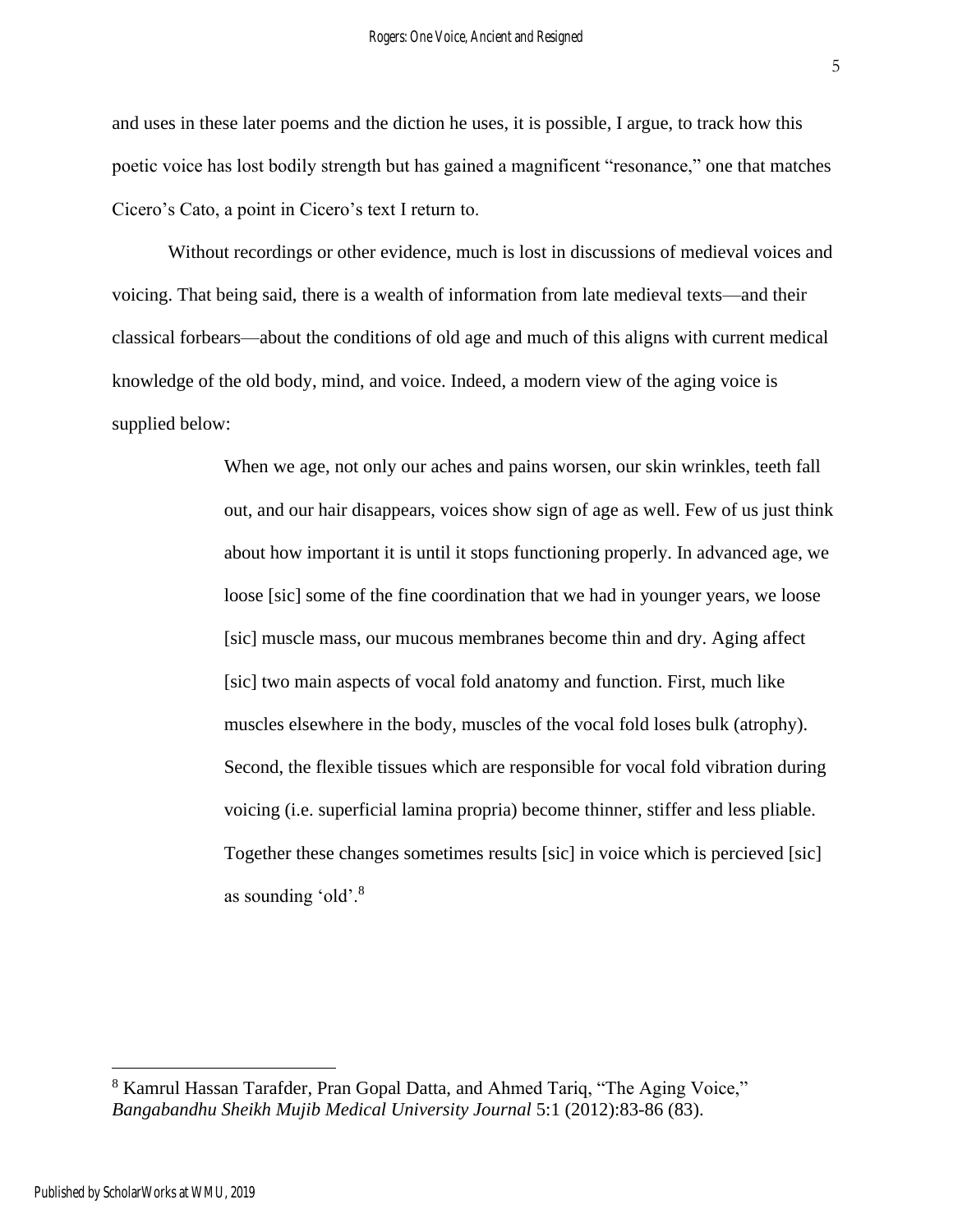These changes are remarkably similar both to a medicalized discussion of the old body in medieval England as well as literary depictions of that body. And certainly, to return to the opening of this paper, both of these kinds of portrayals depend on the borrowing of classical material, from texts such as Cicero's *De Senectute* and Maximianus's *Elegies*. What I will attempt to show for the rest of this paper is that these texts represent two different options for thinking through or depicting the aged voice, and that Gower seems to echo Cicero's text and the construction of Cato throughout many of his works, especially those narrated by or that include old characters.

Voice is central to both of these texts, and, as I will show below, Gower's use of the old figure follows largely the Ciceronian example, both in form and content, but certainly the echoes of Maximianus and his *Elegies* haunt Gower's old age. From the MSS of the Latin poetry that likely circulated in medieval England to extant translations and paraphrases of the *Elegies* in the MS Harley 913 and Digby MS 86, evidence exists that Gower might have known this poetry.<sup>9</sup> And Cicero's *De Senectute* was clearly known in medieval England—as scholars have pointed out William Caxton's late fifteenth-century imprint was based on an earlier century English translation, probably created by William Worcester.<sup>10</sup> A quick introduction of both texts and

<sup>9</sup> For the Digby MS 86, see [https://medieval.bodleian.ox.ac.uk/catalog/manuscript\\_4426.](https://medieval.bodleian.ox.ac.uk/catalog/manuscript_4426) Susanna Fein's edited collection represents some of the best work on the manuscript and its contents: *Interpreting MS Digby 86A Trilingual Book from Thirteenth-Century Worcestershire*, ed. Susanna Fein (Woodbridge, UK: Boydell and Brewer, 2019). For MS Harley 913, see *Poems from BL MS Harley 913: The Kildare Manuscript*, ed. Thorlac Turville-Petre (Oxford: Oxford University Press, 2015).

<sup>10</sup> See "William Worcester: A Preliminary Survey," *in England in the Fifteenth Century: Collected Essays,* ed. K. B. McFarlane (London: Hambledon Continuum, 1981), 199-224 for a brief discussion of Worcester's activities.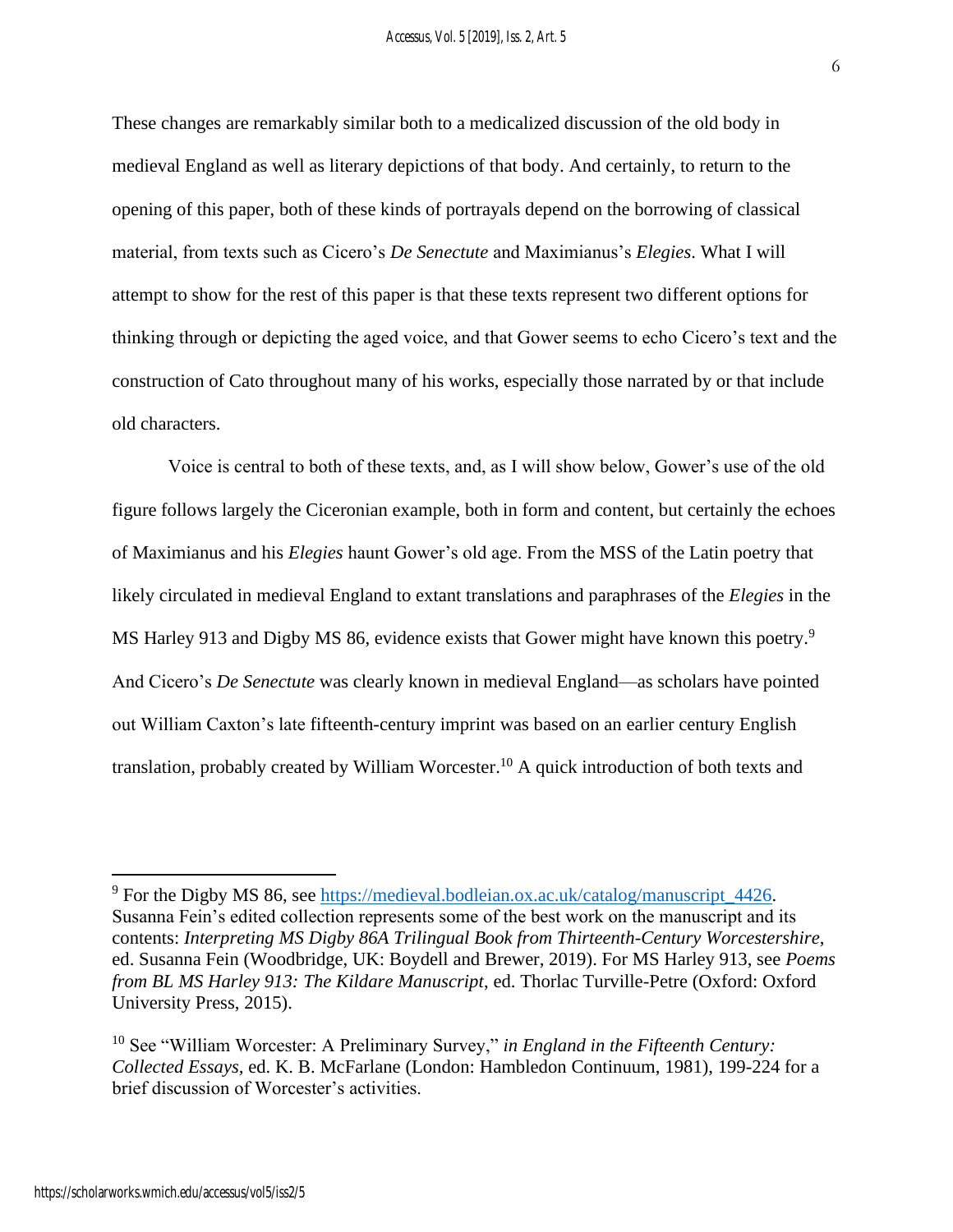their constructions of the old poetic voice is necessary, which then introduces some examples from Gower's texts, whose discussion makes legible, if hazy, a genealogy of this aged voice.

Maximianus's poetry has a decidedly negative view of the pain that old age inflicts on its subject, and many of these descriptions highlight remarkably, by the time of Gower, generic features of the pains of old age. The *Elegies* actually, though, make explicit what happens to the old voice, which of course seems in direct opposition to what Cicero argues in his book on old age. Cicero, throughout his text, argues for an acceptance of old age, its pains, and limitations, which Maximianus emphasizes often in discussions of what the speaker has lost in his aging. Besides the usual descriptions of physical and romantic activity, the *Elegies* include at the beginning a description of the speaker's voice and the power it once marshalled:

While I was young and handsome, while mind and sense remained,

I was a speaker renowned throughout the world.

Often I fashioned the lying songs of a poet.

And often my fictions brought real glory to me.

Often I won the decision in cases at law.

Deserving the tribute awarded my nimble tongue.  $(I.9-14)^{11}$ 

The speaker notes the equal range of this voice, equal in lyric poetry and rhetoric and persuasion, nimble and able to perform a variety of activities. This voice, however, has been destroyed, reduced to a shadow of its former glory, a point the speaker emphasizes in the lines that follow:

I sing no songs; the greatest joy of song

<sup>11</sup> Maximianus, *Gabriele Zerbi,* Gerontocomia*: On the Care of the Aged and The Elegies of Maximianus*, trans. L. R. Lind (Philadelphia: American Philosophical Society, 1988), 319-36. All citations refer to this translation by line number.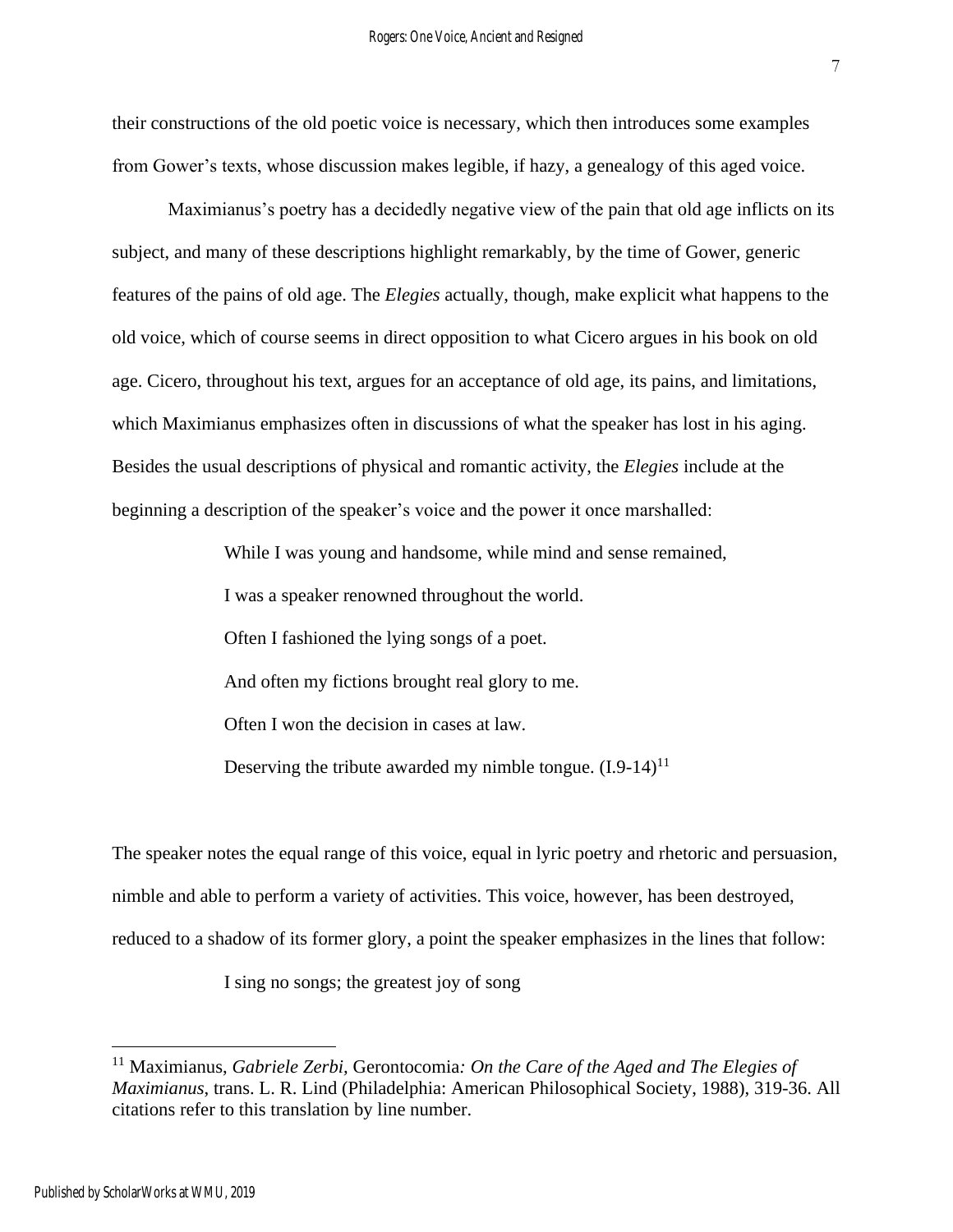Has fled; true grace of voice has perished quite.

I arouse no public, write no alluring poems,

Seek favorable judgments with suits by no means savage. (127-130)

In almost systematic fashion, the speaker undoes each accomplishment of his voice, noting that neither songs nor persuasive speeches in law court sound as impressive now that age has wrecked this voice. Of course, considering the range and life of the *Elegies* themselves, we might consider that this claim is rhetorical—for indeed, MS Harley 913 speaks of the *Elegies* in a condensed Middle English translation.

The alliterative *Elde Makiþ Me Geld* depicts the speaker of the poem as an old man who condemns the horrors of old age through graphic descriptions of a failing body and the narrative of grief that this body produces: "I grunt, I grene, I groan, I gruche."<sup>12</sup> The alliteration of the verbs signals their near equivalence. All words denoting verbal or written complaint, they are tied together in a constellation of negative emotions, affected by age. Indeed, the speaker is clear: "And al þis wilneþ eld," and the horrors of old age, driven by old age, can almost be heard in the alliterative sweep of the poem. But the resignation and lament offered by the poem seems less like the voice of the aged Gower. Even when Venus reminds Amans**,** who is identified some lines later as Gower, of his age in *Confessio Amantis*, Amans appears to maintain a kind of power, even in resignation and the "softe pas" home, appearing whole enough to continue on.

More like Gower's aged voice are the echoes of *Cato Maior De Senectute*, which centers on the imagined dialogue among Cato the Elder, Laelius and Scipio, in a work that self-

<sup>12</sup> W. Heuser, *Die Kildare-gedichte; die ältesten mittelenglischen denkmäler in anglo-irischer überlieferung* (Bonn: P. Hanstein's Verlag, 1904), 170-172 (171).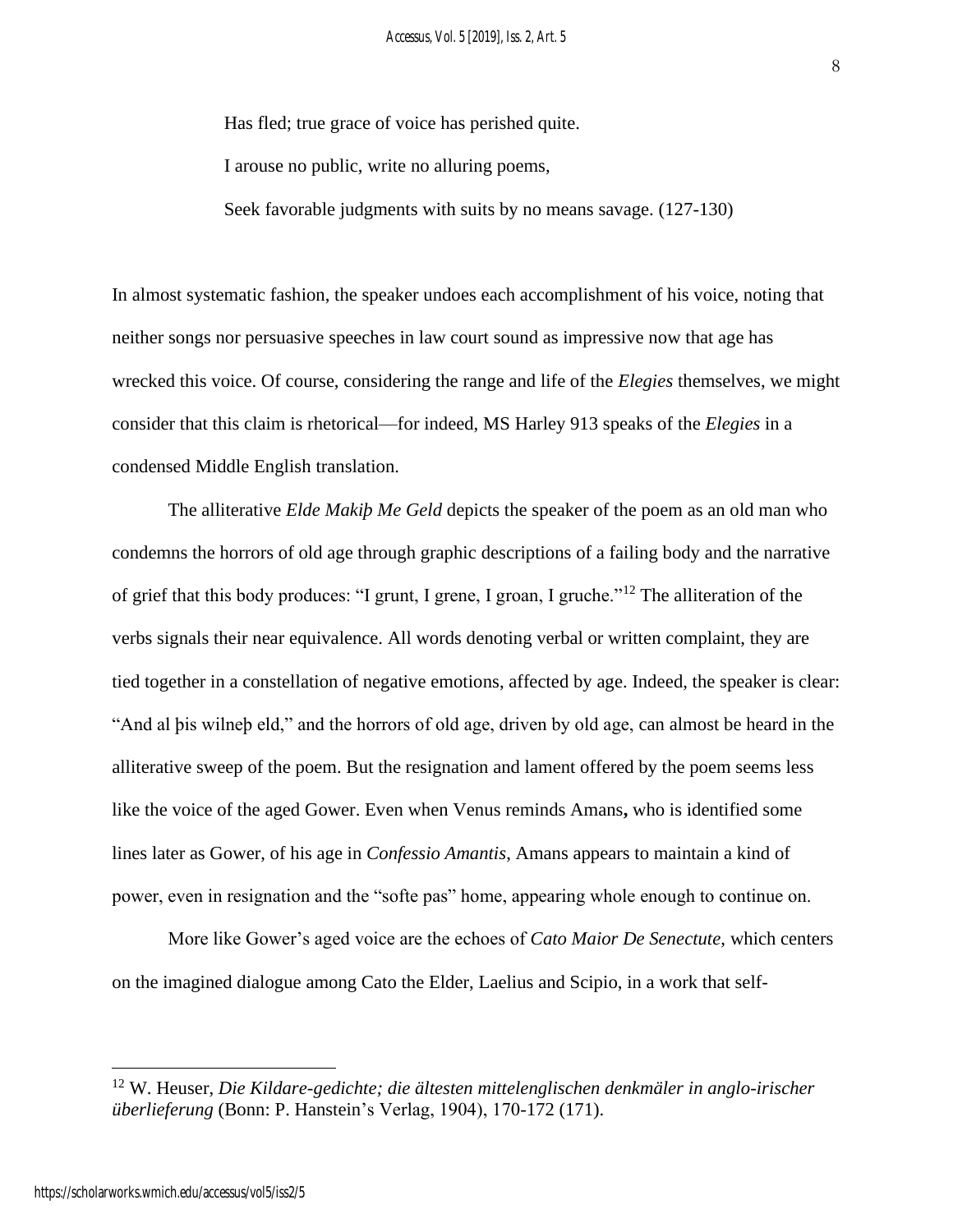consciously seeks to elevate the status of old men. Voicing and the authority that might be attached to an aging, if amplified voice, are central to this text, as the introduction makes clear:

> Now on other subjects I have said much and shall often have much to say; this book, which I am sending to you, is on old age. But the entire discourse I have attributed, not to Tithonus, as Aristo of Ceos did, (for there would be too little authority in a myth), but, that I might give it greater weight, I have ascribed it to the venerable Marcus Cato; and I represent Laelius and Scipio, while at his house, expressing wonder that he bears his age so well, and Cato replying to them. If it shall appear that he argues more learnedly than he was accustomed to do in his own books, give the credit to Greek literature, of which, as is well known, he was very studious in his later years. But why need I say more? For from now on the words of Cato himself will completely unfold to you my own views on old age.<sup>13</sup>

Cicero's disappearance from his text on senescence is one that operates as a kind of voicing to which we should pay attention. Giving Cicero's own text to Cato, the aims of this text on the political and social ramifications of old age become arguably more authoritative voiced by the ancient Roman. Worth remarking upon here too is Cicero's own defense of this voicing—as the sentiments Cato produces seem far more intellectual and learned than those in his extant books. Indeed, this tie between Cato's old books and his apparent wisdom is a common link, but also one that strikes at the heart of Gower's poetry and his handling of old age and history. Indeed, from "Visio Anglie" and *Confessio Amantis* and the "Praise of Peace," Gower seems interested

<sup>13</sup> Cicero, *On Old Age, On Friendship, On Divination*, trans. W.A. Falconer (Cambridge, MA: Harvard University Press, 1923), 9-99, here 11.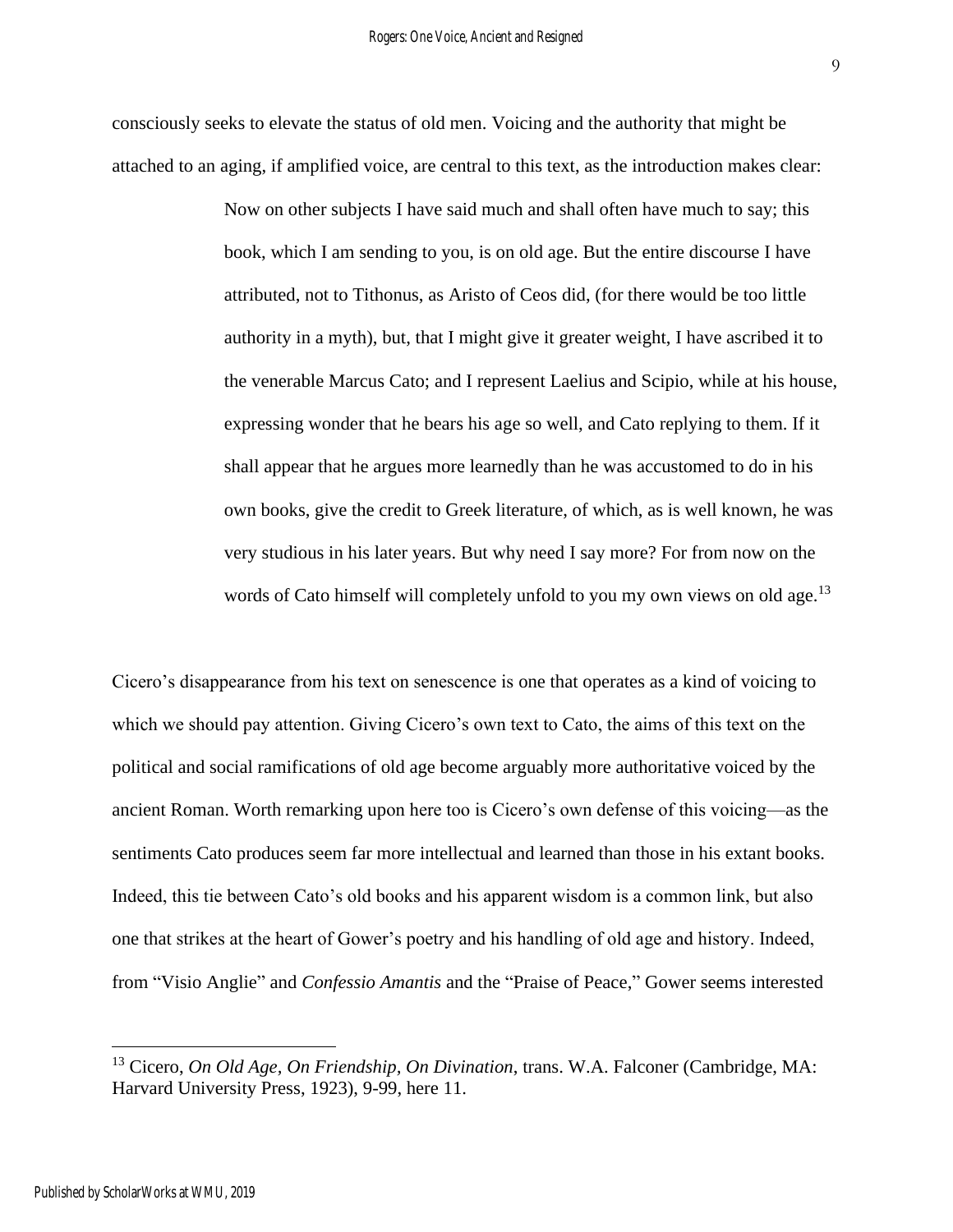in the way old books speak with the implication that old age might be read and heard in a similar fashion. In other words, there are two sources for this authority both at the beginning of Cicero's text and throughout the Gowerian corpus, which appear to be synonymous: the old voice (and body) and old book. And indeed, the voice of Cato is one that provides not only safety but also authority.

Authority on age is a central concern of the text, as surely as it is for Maximianus's *Elegies*. The signal difference is that the resonance and quality of the old voice is useful to Cicero's Cato, as he has changed the aims of that voice and redirected where it is heard. And it is this authority that Cato actually cites in his defense of the old voice, remarking in Cicero's text that

> The orator, I fear, does lose in efficiency on account of old age, because his success depends not only upon his intellect, but also upon his lungs and bodily strength. In old age, no doubt, the voice actually gains (I know not how) that magnificent resonance which even I have not lost, and you see my years; and yet the style of speech that graces the old man is subdued and gentle, and very often the sedate and mild speaking of an eloquent old man wins itself a hearing.<sup>14</sup>

These lines, which make clear that the voice of the aged speaker is centered not only on his corporeal power but also on his stylistic power, are curious: Cicero, through Cato, suggests that it is not just the authority given to age that increases the sound and power of the aged voice but a change in resonance, delivery, and pace. And while the voice is weakened—the body and the lungs themselves weakened—it is a change in style and delivery that increases persuasiveness

 $14$  Cicero, 37.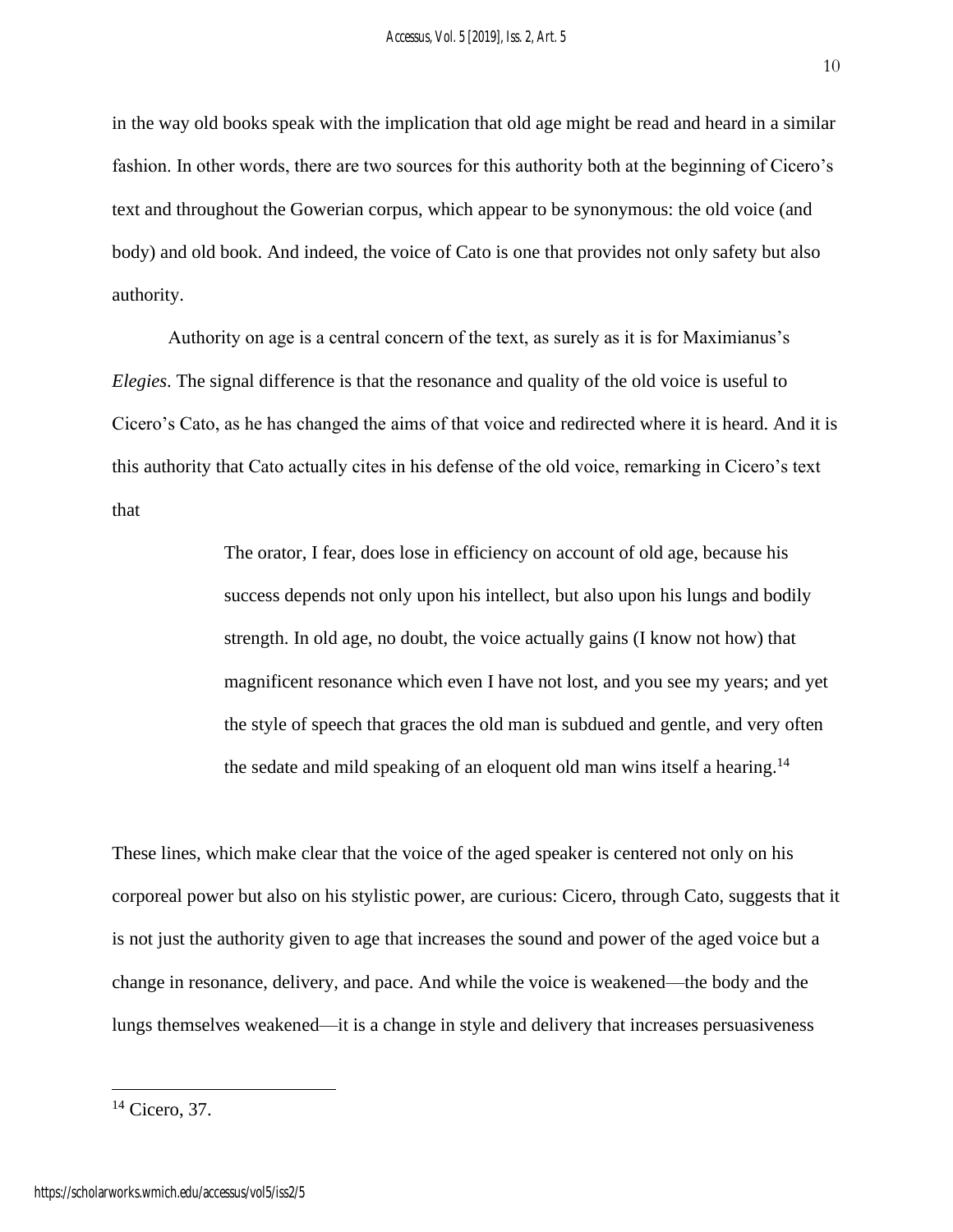and power. The lesson here about the old voice is one that Cato emphasizes and expands on, as he ties instruction of the young to this voice and its qualities, arguing for the power of this voice, until Cato describes the honeyed speech of Nestor.

The quality of characterizing these voices as both old and effective is a useful one in considering Gower's texts and the depictions of old speakers. For instance in Book VIII of *Confessio Amantis*, Gower describes the voices of the aged as they pray to Venus on behalf of Amans:

> And whan thei comen to the place Wher Venus stod and I was falle, These olde men with o vois alle To Venus preiden for my sake. And sche, that myhte noght forsake So gret a clamour as was there, Let pité come into hire ere; And forth withal unto Cupide Sche preith that he upon his side Me wolde thurgh his grace sende Som confort, that I myhte amende, Upon the cas which is befalle.  $(8.2726-2737)^{15}$

<sup>&</sup>lt;sup>15</sup> John Gower, *Confessio Amantis*, 2<sup>nd</sup> edition, Books 1 and 8, TEAMS Middle English Texts Series, ed. Russell A. Peck with Latin translations by Andrew Galloway (Kalamazoo, MI: Medieval Institute Publications, 2006): [https://d.lib.rochester.edu/teams/text/peck-gower](https://d.lib.rochester.edu/teams/text/peck-gower-confessio-amantis-book-8#f8.1)[confessio-amantis-book-8#f8.1](https://d.lib.rochester.edu/teams/text/peck-gower-confessio-amantis-book-8#f8.1)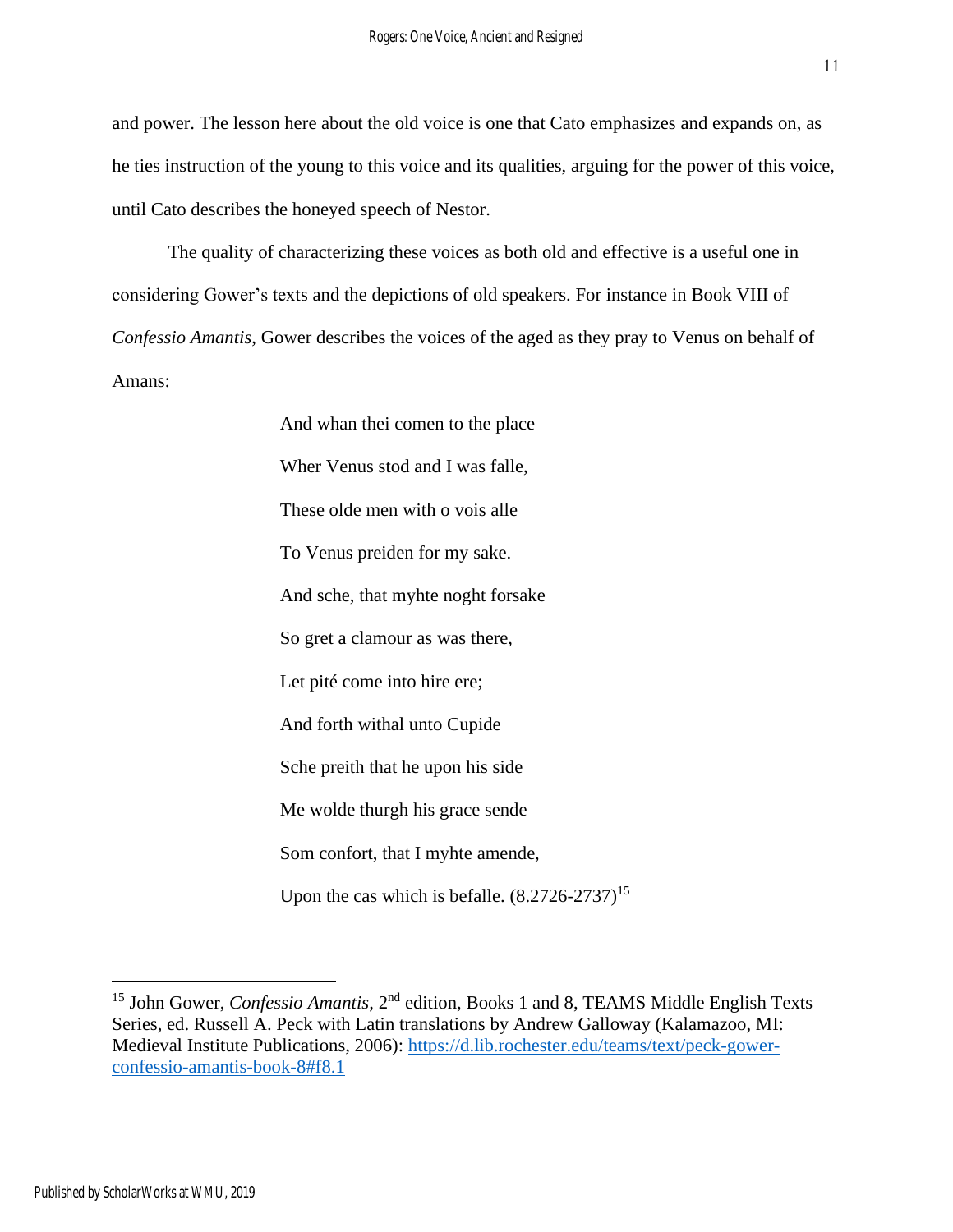The power of the aged voices is effective precisely because they all speak as one ("o vois alle") and this quality is one that matches the examples Cato provides of aged speakers in *De Senectute*. But these speakers are not the wrecked orators of *Elegies*: rather because of the Catolike efficacy of these voices, "so gret a clamor" reaches Venus's ears, and she answers the resounding power of these aged speakers. While the dates for the *Confessio* cannot be known with absolute certainty, certainly he was at work on the *Confessio* in the early 1390s, which places Gower in his early sixties, younger than Cicero's Cato, but clearly capable of crafting the dignified and resonant voice of the aged.

An earlier text, "Visio Anglie" (Book I of *Vox Clamantis*) likewise describes and depicts the aged voice, appropriately for a text that stresses the noise and sounds of an England, unrecognizable to the poet considering the events of 1381 and the early years of Richard II's rule. At one point in the text, the speaker spots an island marked by error and evil. Seeing a "worthy man, above the rest," the speaker inquires after the island and its inhabitants.

> A quo qiuesiui, 'Dic, insula qualis, et vnde Tantus adest populus, quis <sit> et inde modus?' Ecce senex ille, portu qui stabat in illo, Reddidit ista meis horrida verba sonis: 'Exulis hec dici nuper solet Insula Bruti, Quam sibi compaciens ipsa Diana dabat. "Visio Anglie" (1959-1964)<sup>16</sup>

<sup>16</sup> *John Gower: Poems on Contemporary Events: The* "*Visio Anglie*" *(1381) and* "*Cronica tripertita*" *(1400)*, ed. David R. Carlson and trans. A. G. Rigg (Toronto: Pontifical Institute of Mediaeval Studies and Bodleian Library, 2011).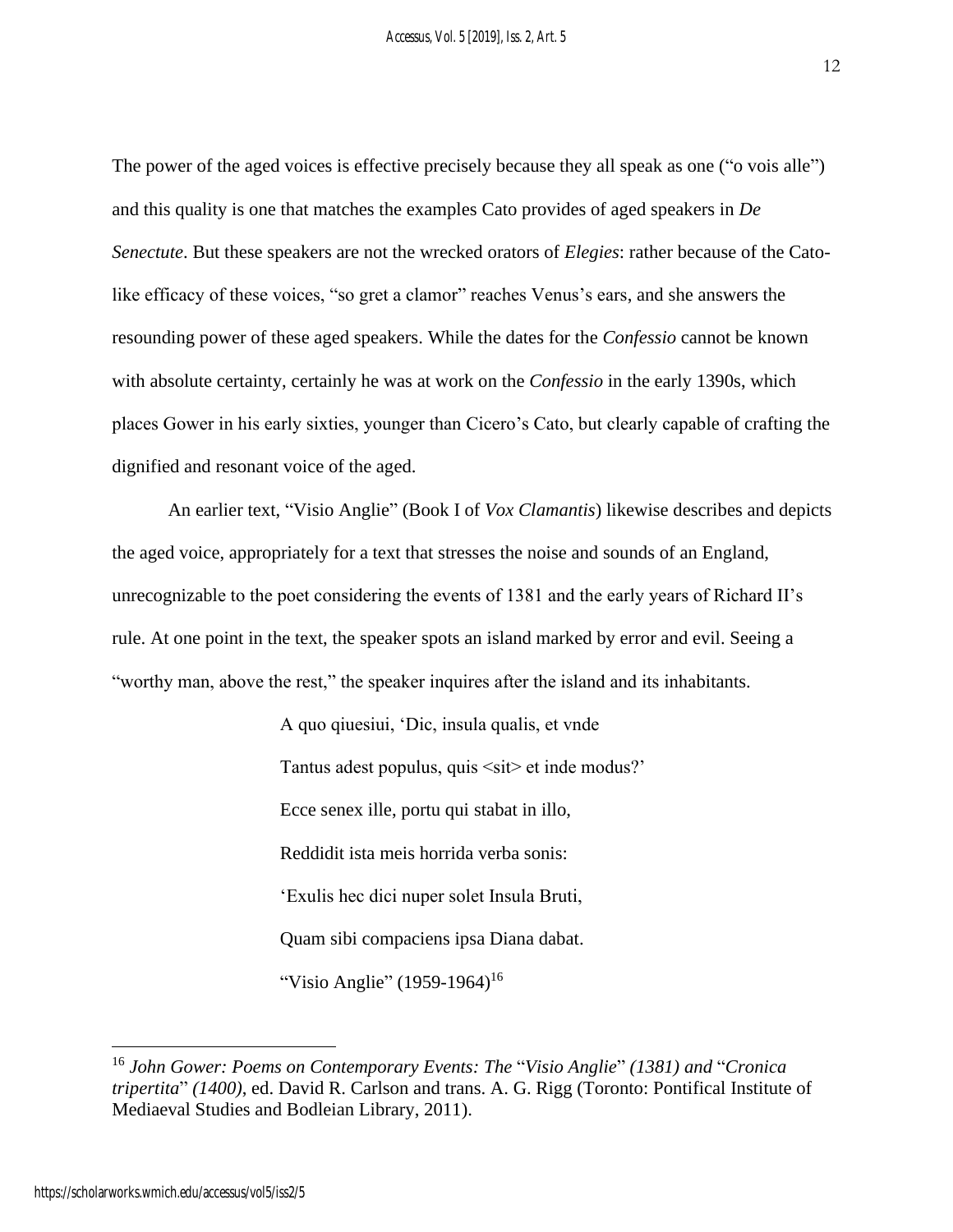I asked: 'This island, what's it like, and whence So many folk? And how do they behave?' That aged man, who stood there in that port, To my remarks returned these fearful words: 'Its name is now "the Isle of Exiled Brut"'; Diana, in compassion, granted it.

While the description of this man is brief, as brief as the discussion of his reply, it is a point in the "Visio" that merits some discussion. These fearful words return to the speaker, answering his question. But the choices Gower makes for describing the voicing of the old, worthy man are important: using *sonis* here helps one to hear the Ciceronian echoes of a Cato-like voice, as *sonus* is used often not only for sounding and resounding, but in the context of style and to mark language as "sonorous," which sounds much like Cato's own voice.<sup>17</sup>

As the opening of Cicero's *De Senectute* reminds us, the tie between that aging speaker and his old books is a deep one, as Cicero defends his choice of Cato the Elder and his eloquence by linking it to his late-in-life study of Greek literature**.** And this tie between old corpora—books and bodies—is one that defines in large part how the old voice of Gower might sound—textual and deeply invested in historical examples. "In Praise of Peace," Gower's late poem to Henry IV, makes this connection clear, as throughout Gower advises the monarch to heal the old wounds of

<sup>17</sup> "sonus" (n): *Lewis and Short Dictionary* (via *Perseus Latin Word Study Tool*): [http://www.perseus.tufts.edu/hopper/morph?l=s%C5%8Dnus&la=la&can=s%C5%8Dnus0#lexic](http://www.perseus.tufts.edu/hopper/morph?l=s%C5%8Dnus&la=la&can=s%C5%8Dnus0#lexicon) [on](http://www.perseus.tufts.edu/hopper/morph?l=s%C5%8Dnus&la=la&can=s%C5%8Dnus0#lexicon)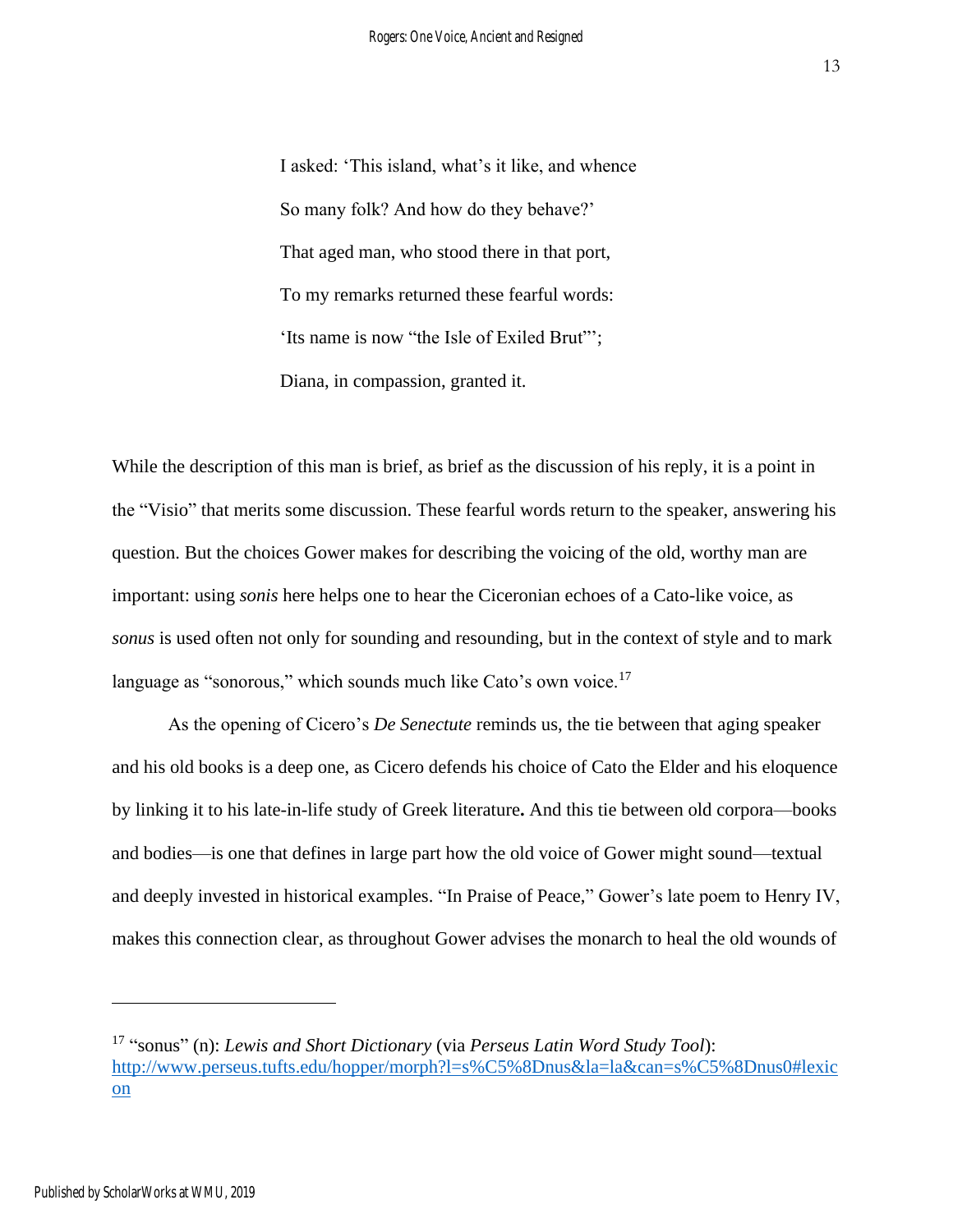the country and the crown through recourse to old texts. The difference, then, between Richard and Henry would not be clearer—one depended on the false advice of often young counselors, if chroniclers like Adam Usk are to be believed, and one will depend on the deep resonances of the past:

> Ther folwith grace, if it be wel governed; Thus tellen thei whiche olde bookes conne, Whereof, my lord, Y wot wel thow art lerned. Axe of thi God, so schalt thou nought be werned Of no reqweste whiche is resonable; For God unto the goode is favorable.  $(23-29)^{18}$

and

My liege lord, if that thee list to seche The sothe essamples that the werre hath wroght, Thow schalt wiel hiere of wisemennes speche That dedly werre turneth into noght. For if these olde bokes be wel soght, Ther myght thou se what thing the werre hath do,

Bothe of conqueste and conquerour also. (92-98)

<sup>18</sup> John Gower, "In Praise of Peace," in *The Chaucerian Apocrypha: A Selection*, TEAMS Middle English Texts Series, ed. Kathleen Forni (Kalamazoo, MI: Medieval Institute Publications, 2005), ll 23-29 [https://d.lib.rochester.edu/teams/text/yeager-gower-minor-latin](https://d.lib.rochester.edu/teams/text/yeager-gower-minor-latin-works-livingston-in-praise-of-peace)[works-livingston-in-praise-of-peace](https://d.lib.rochester.edu/teams/text/yeager-gower-minor-latin-works-livingston-in-praise-of-peace)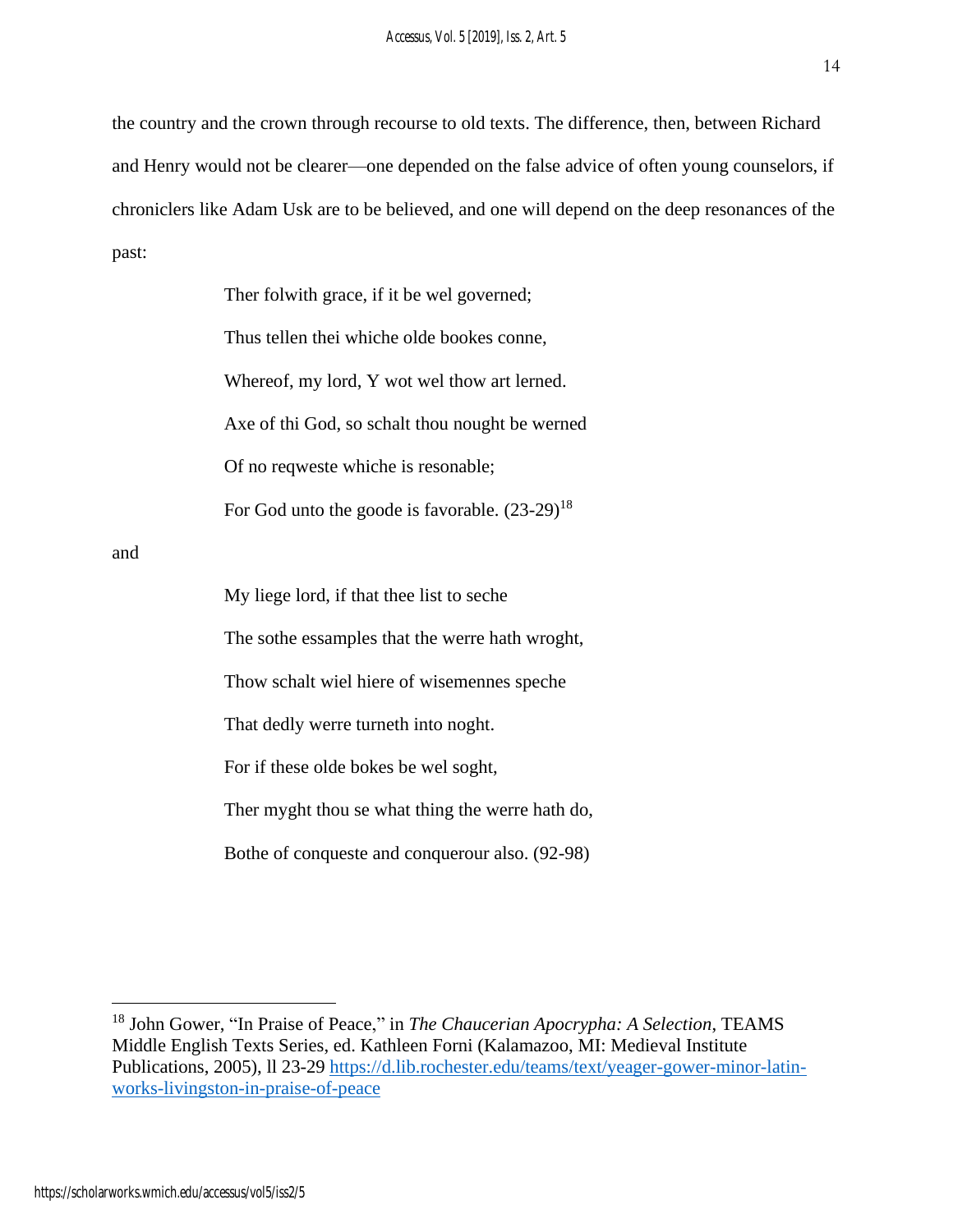These quotations make clear that there is a valuable connection between "wisemennes speche" and those "essamples" which can be found in "olde bokes." Both offer reasonable paths forward, and, if Henry is to govern well, he will, unlike Richard, listen to those old counselors and books. Old books, like old speakers, know all those truths to which Henry must now listen, if the old wounds of the previous decades are to be healed.

This link between the speech of old books, and how it is likened implicitly to old speakers can be heard in Gower's voice, long after that voice has been silenced by death. The *Confessio Amantis*, "Visio Anglie," and "In Praise of Peace" imagine "old bokes" speaking with wisdom, an activity which they share with wizened figures of age—indeed both have old bodies, which are often incomplete, and are valued for their intellectual power. In *Pericles*, however, that role is almost totally given over to choral Gower, who calls attention both to the limitations of sight and the visual and offers to narrate what the audience can see. A blind and aged poet, resurrected in 1608 augments the visual with his own words. This "mortal Gower" is the "moral Gower" of *Confessio* and of the "Visio Anglie*.*"

In order to

sing a song that was sung From ashes ancient Gower is come, Assuming man's infirmities To glad your ear and please your eyes. It hath been sung at festivals, On ember eves and holy ales, And lords and lives in their lives have read it for restoratives The purchase is to make men more glorious,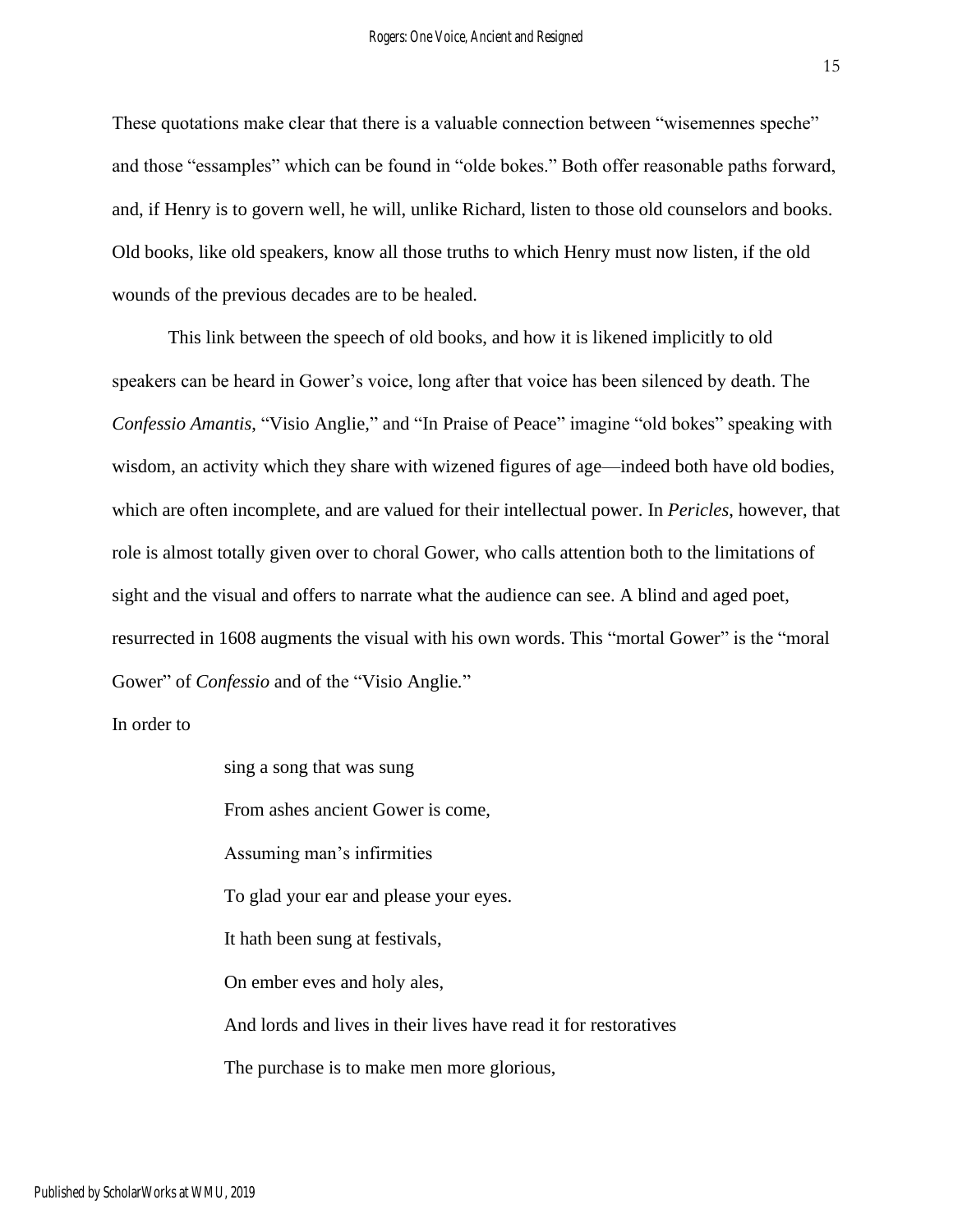*Et bonum quo antiquius eo melius.* If you, born in these latter times When wit's more ripe, accept my rhymes, And that to hear an old man sing May to your wishes pleasure bring, I life would wish, and that I might Waste it for you like taper-light.  $(1.1-4; 11-16)^{19}$ 

Throughout this opening speech, Gower both announces his position as a medieval poet and a narrator who exists in the present. The reflection of old age is everywhere in these lines. Gower calls himself "an old man" and announces he is come from "the ashes," and imagines time as "like taper-light." These references to the superannuated poet recall a discourse of age that seems lifted almost directly from Chaucer's Reeve's Prologue rather than Gower. Still, the impression of Gower is clear from the beginning lines: a writer and reviser of *restoratives*, Gower is poised in these lines to reflect not only his modest position—he is, after all, the "burel clerk" of the *Confessio*—but also his moral stance in texts from *Vox Clamantis* to the later Latin lyrics. Beyond Gower's modesty and morality, these lines present the image of an old man singing to an audience with a wit more advanced and developed.

Gower's agency throughout the play serves several purposes, one of which clearly is to highlight the ancient textual trajectory of the story of Apollonius of Tyre. Its textual tradition is older than Gower, of course, but his recurring role as prime mover of the play's plot means that

<sup>19</sup> William Shakespeare, *Pericles* (Surrey, UK: The Arden Shakespeare, 2004).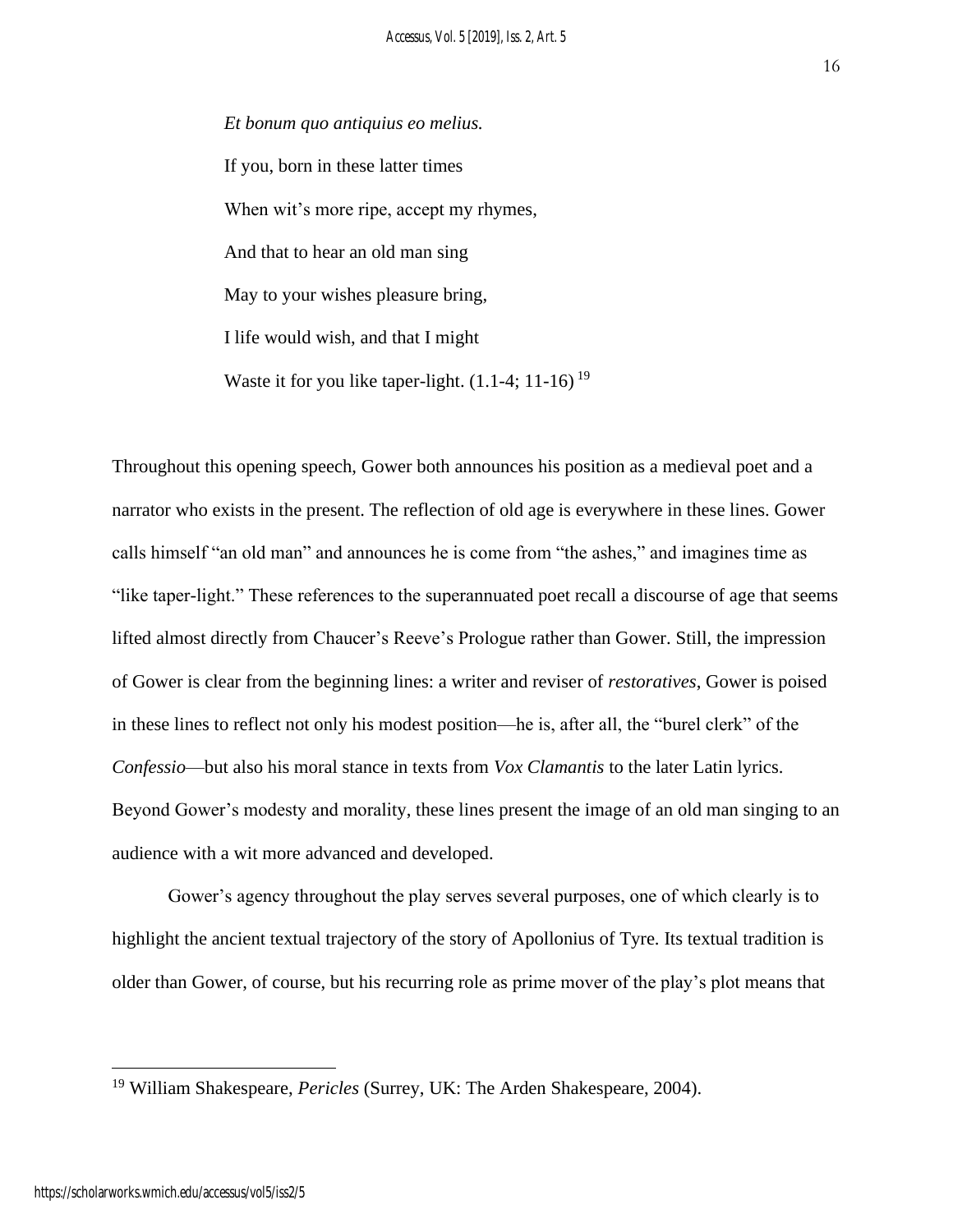17

the medieval nature of the tale is always remembered.<sup>20</sup> According to Helen Cooper, Shakespeare "does know it [the tale of Apollonius] is older than Gower, as that first chorus makes clear, and his treatment is designed to reinforce that sense of antiquity," even as "the few changes he makes to Gower's development of the story almost all serve to add to its medieval qualities."<sup>21</sup> So, in "assuming man's infirmities," Gower is vivified and made to speak the contours of a slightly changed tale from the one that he himself penned two centuries earlier. Gower, back from the dead, speaks in an archaic language, calling himself an old man, invoking the common image of man's life as a candle, burning to its end. In spite of these descriptors of age, so modestly given, Gower's apologetic entry into this afterlife carries with it many features of his past. Announcing "*Et bonum quo antiquiis eo melius*," Gower complicates from the beginning the status of ancient texts and authors. A good thing is better the older it is, and one can almost hear Gower defending his age within texts, as he will throughout his corpus.

Unlike the speaker of *Elde Makeþ Me Geld* or the speaker of Maximianus's *Elegies*, Gower embodies Cato's voice throughout his poetic works, valuing old age precisely because it is *not* youthful, rash, and given over to vain desires. We might further hear in this textualized old age and its voicing in Gower's poetry a rather frequent commonplace of these works—old books say/know the truth, even if preserved incompletely, uniting the old body and old book through

 $20$  Elizabeth Archibald provides important detail on the medieval reception of the "Apollonius" narrative in *Apollonius of Tyre: Medieval and Renaissance Themes and Variations* (Cambridge, UK: D.S. Brewer, 1991).

<sup>21</sup> Helen Cooper, "This worthy olde writer': Pericles and other Gowers, 1592-1640," in *A Companion to Gower*, ed. Siân Echard (Cambridge, UK: D.S. Brewer, 2010. First published in 2004): 99-113 (109). See also Martha Driver's "Conjuring Gower in Pericles," in *John Gower, Trilingual Poet: Language, Translation and Tradition*, ed. Elisabeth Dutton, John Hines, and R.F. Yeager (Cambridge, UK: D.S. Brewer, 2010): 315-325.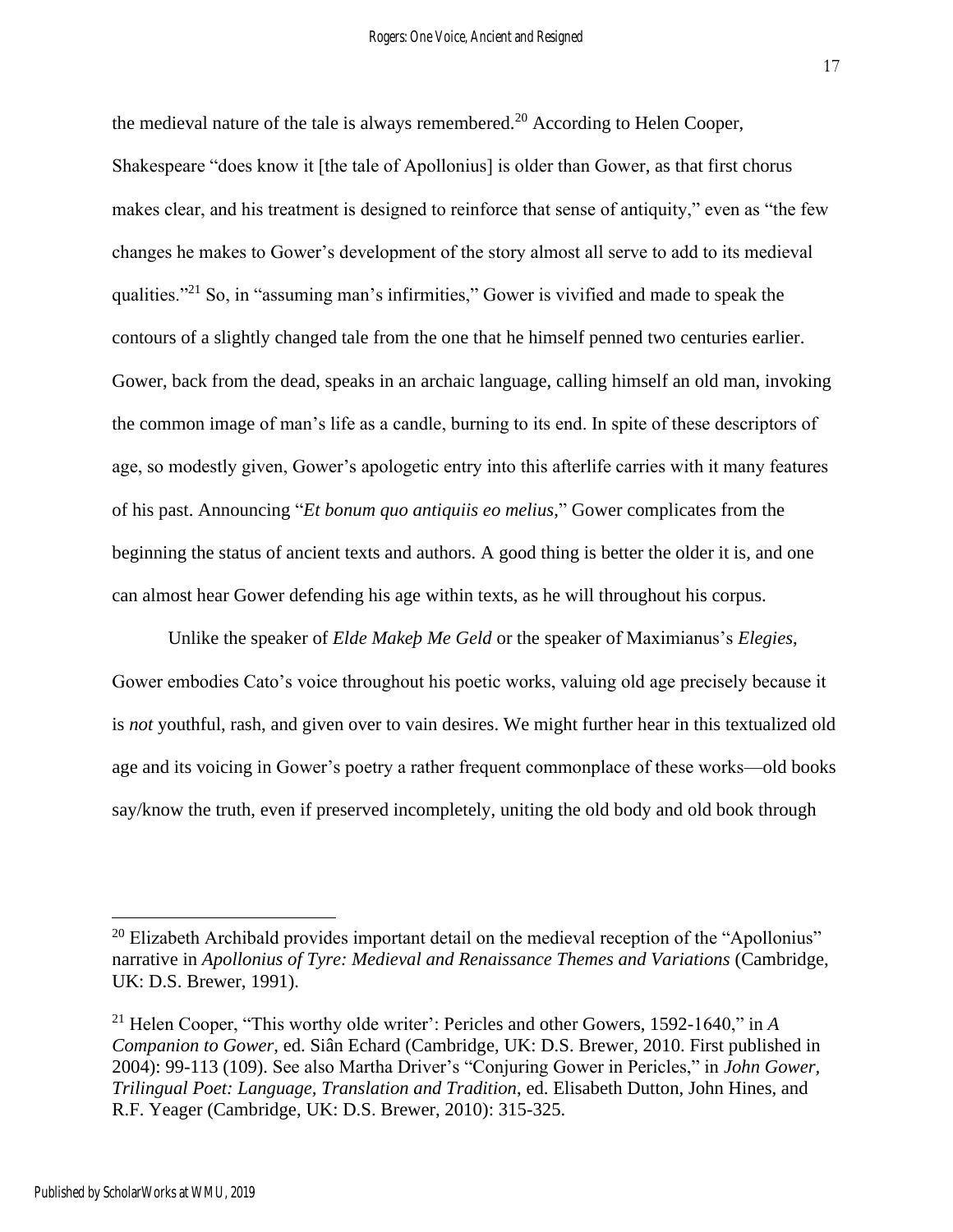their steady voices. Gower sounds neither weak nor impotent, but voices his powerful exempla and advisory material in an old voice which we can nevertheless hear clearly.

#### **Bibliography**

- "Sonus" (n): *Lewis and Short Dictionary* (via *Perseus Latin Word Study Tool*):
	- [http://www.perseus.tufts.edu/hopper/morph?l=s%C5%8Dnus&la=la&can=s%C5%8Dnus](http://www.perseus.tufts.edu/hopper/morph?l=s%C5%8Dnus&la=la&can=s%C5%8Dnus0#lexicon) [0#lexicon](http://www.perseus.tufts.edu/hopper/morph?l=s%C5%8Dnus&la=la&can=s%C5%8Dnus0#lexicon)
- Archibald, Elizabeth. *Apollonius of Tyre: Medieval and Renaissance Themes and Variations*. Cambridge, UK: D.S. Brewer, 1991.
- Barrington, Candace. "The Trentham Manuscript as Broken Prosthesis: Wholeness and Disability in Lancastrian England." *Accessus* 1:1 (2013): Article 4,

<https://scholarworks.wmich.edu/cgi/viewcontent.cgi?article=1004&context=accessus>

- Burrow, J.A. "The Portrayal of Amans in *Confessio Amantis*." *Gower's* Confessio Amantis: *Responses and Reassessments.* Cambridge, UK: D. S. Brewer, 1983. 5-24.
- Carlson, David R. "Gower on Henry IV's Rule: The Endings of the *Cronica Tripertita* and Its Texts." *Traditio* 62 (2007): 207-36.
- Cicero. *On Old Age, On Friendship, On Divination*. Translated by W.A. Falconer. Cambridge, MA: Harvard University Press, 1923. 9-99.
- Cooper, Helen. "Gower and Mortality: The Ends of Storytelling," *John Gower: Others and the Self*. Edited by Russell A. Peck and R. F. Yeager. Cambridge: D.S. Brewer, 2017. 91- 107.
- -------. "This worthy olde writer': Pericles and other Gowers, 1592-1640." *A Companion to Gower*. Edited by Siân Echard. Cambridge, UK: D.S. Brewer, 2010. First published in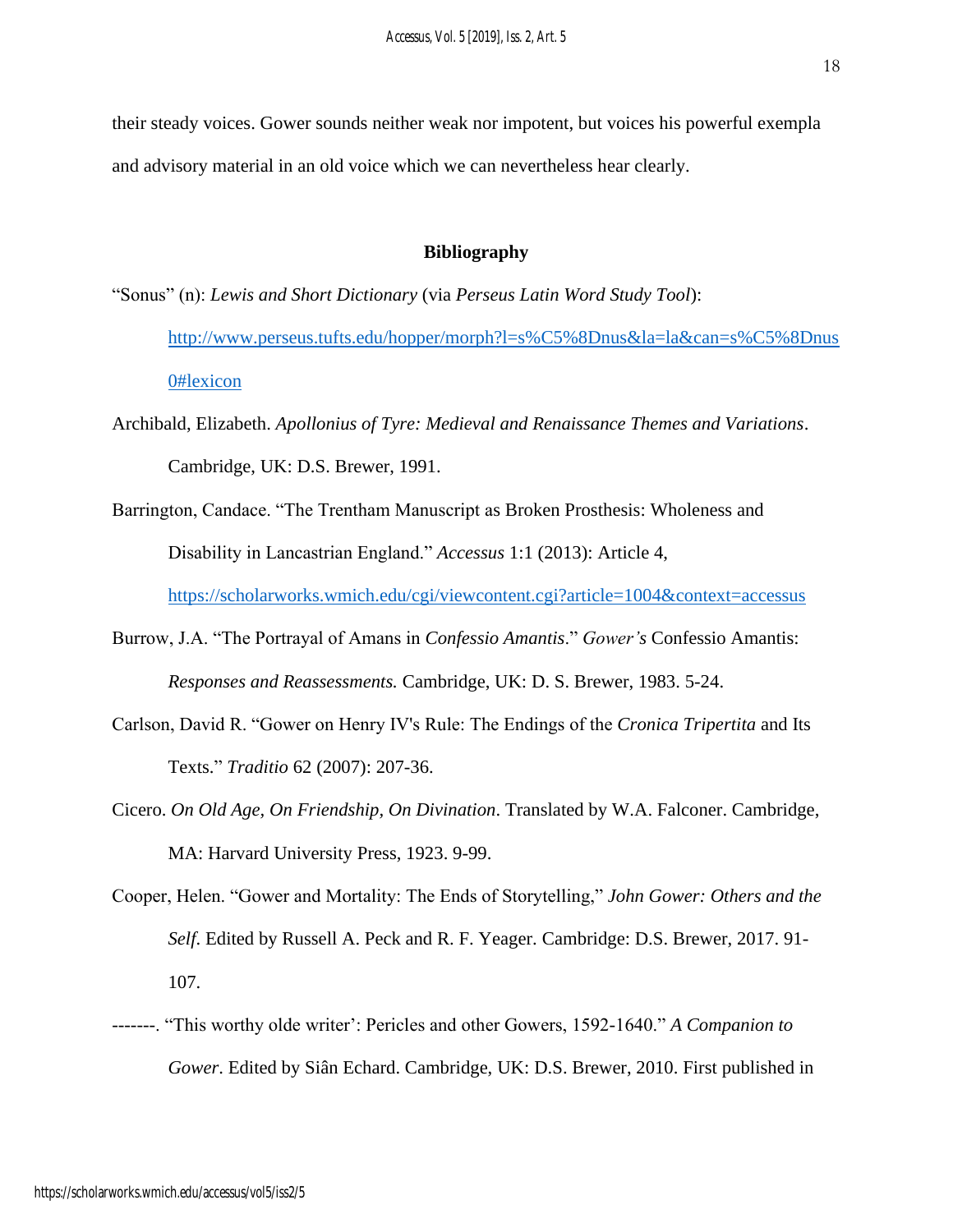2004, 99-113.

- Driver, Martha. "Conjuring Gower in Pericles," in *John Gower, Trilingual Poet: Language, Translation and Tradition*. Edited by Elisabeth Dutton, John Hines, and R. F. Yeager. Cambridge, UK: D.S. Brewer, 2010. 315-25.
- Gower, John. *Confessio Amantis*. 2<sup>nd</sup> edition, Books 1 and 8. TEAMS Middle English Texts Series. Edited by Russell A. Peck with Latin translations by Andrew Galloway. Kalamazoo, MI: Medieval Institute Publications, 2006,

<https://d.lib.rochester.edu/teams/text/peck-gower-confessio-amantis-book-8#f8.1>

- ------. "In Praise of Peace," in *The Chaucerian Apocrypha: A Selection*, TEAMS Middle English Texts Series. Edited by Kathleen Forni. Kalamazoo, MI: Medieval Institute Publications, 2005, [https://d.lib.rochester.edu/teams/text/yeager-gower-minor-latin-works-livingston](https://d.lib.rochester.edu/teams/text/yeager-gower-minor-latin-works-livingston-in-praise-of-peace)[in-praise-of-peace](https://d.lib.rochester.edu/teams/text/yeager-gower-minor-latin-works-livingston-in-praise-of-peace)
- ------. *John Gower: Poems on Contemporary Events: The "Visio Anglie" (1381) and "Cronica tripertita" (1400)*. Edited by David R. Carlson. Translated by A. G. Rigg. Toronto: Pontifical Institute of Mediaeval Studies and Bodleian Library, 2011.
- Heuser, W. *Die Kildare-gedichte; die ältesten mittelenglischen denkmäler in anglo-irischer überlieferung*. Bonn: P. Hanstein's Verlag, 1904, 170-172.
- Hsy, Jonathan. "Blind Advocacy: Blind Readers, Disability Theory, and Accessing John Gower."*Accessus*: 1:1 (2013): Article 2,

<https://scholarworks.wmich.edu/cgi/viewcontent.cgi?article=1001&context=accessus>

Juvenal. *Satire X*. *Juvenal and Persius*. Ed. and Trans. G.G. Ramsey. London: William Heinemann, 1918. 192-221.